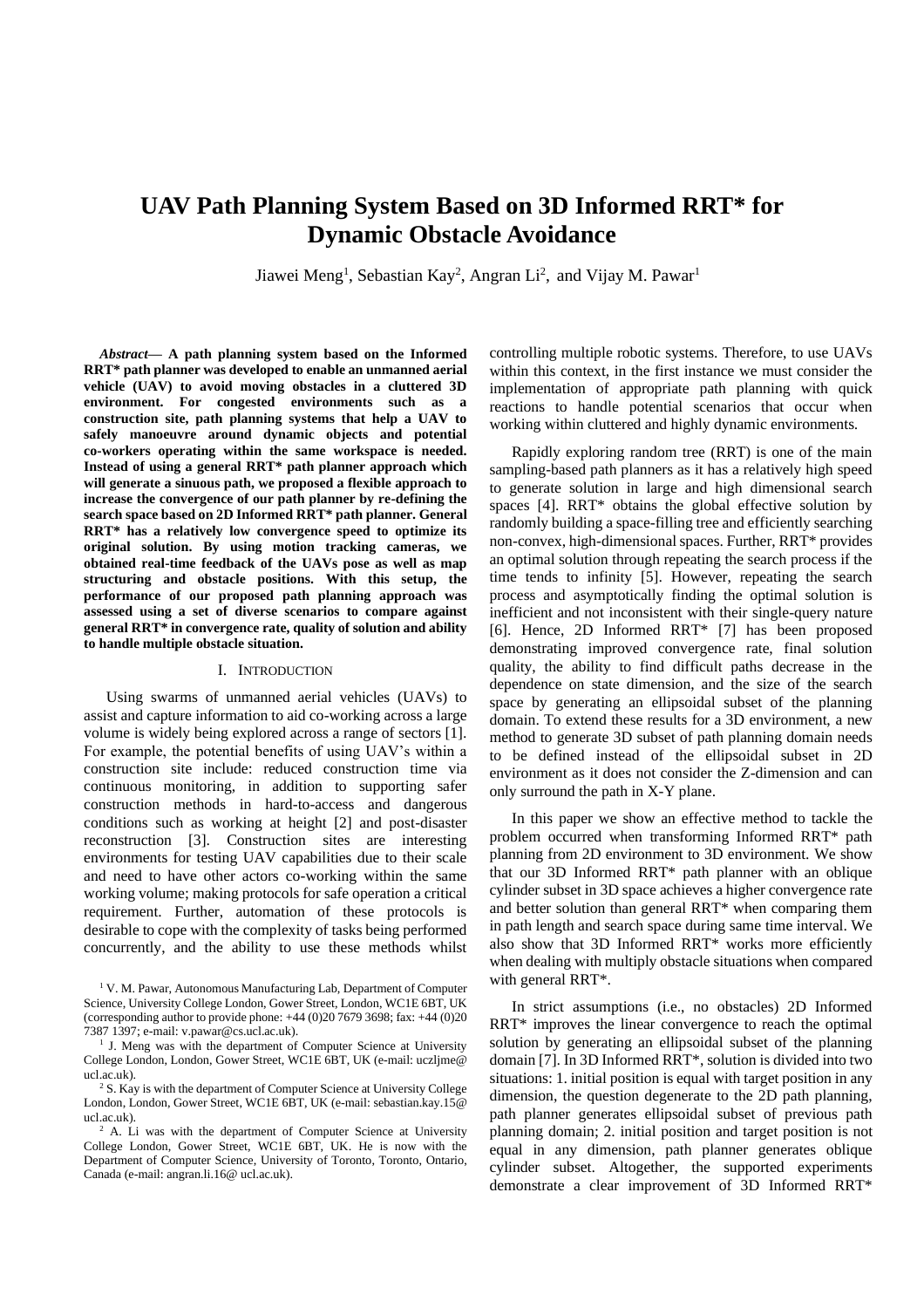compared with general RRT\* in search space, path length, calculation time and number of branches [8].

To demonstrate 3D Informed RRT\* is an effective path planner for UAVs in dynamic environments, this paper is organized as follows. Section II presents a background including problem definition and math analysis about optimizing Informed RRT\* path planner in 3D environment. Section III presents the system architecture of our UAV path planning system based on 3D Informed RRT\*. Section IV presents the experiments designed for comparing the performance of UAV path planning system based on Informed RRT\* and RRT\* in 3D environment. Section V concludes the paper with a discussion of the path planing system and some related ongoing work.

#### II. BACKGROUND

## *A. Problem Definition*

The definition of this path planning optimizing problem is similar to S. Karaman and E. Frazzoli [9]. In the definition of [9] and our problem, let  $X \subseteq R^n$  be the n-dimensional space for our path planning problem. Let  $X_{obs} \subseteq X$  be the space in which the UAV will collide with obstacles. We should pay attention to the change of *Xobs*. As the path planning space should be collision free so  $X_{\text{free}} = X \setminus X_{\text{obs}}$ . Let the initial position and target position of our UAV belong to the collision free space  $X_{\text{strat}} \in X_{\text{free}}$  and  $X_{\text{target}} \in X_{\text{free}}$ .

Except the space state, we defined an optimal path  $\sigma^*$ which optimizes the cost function c and generates a feasible path between *Xstrat* and *Xtarget* [10]:

 $\sigma^* = \arg \min \{ c(\sigma) \mid \sigma(0) = X_{\text{strat}, \sigma(1)} = X_{\text{target}, \forall s \in [0, 1],$  $\sigma(s) = X_{\text{free}}$ , where  $R \ge 0$  is the set of non-negative real numbers.

Then  $f(x)$  is defined as the global cost of the path between the initial position and target position at the same time pass the position *x*. The subset which can optimize the current path is defined as:

$$
X_f = \{ x \in X \mid f(x) < c_{best} \}.
$$

Informed RRT\* is focusing on increase the convergence rate which can be transform into increasing the probability of adding a random state from  $X_f$  [10]. Because  $f(\cdot)$  is unknown in common situation, we use a heuristic function  $\hat{f}(\cdot)$  as an estimate for our optimizing problem. Informed RRT\* path planner calculates  $X_{\hat{f}}$  explicitly and samples from it directly [9]. Through this way, Informed RRT\* could work effectively without consider the size of planning problem.

#### *B. 3D Informed RRT\**

The ellipsoidal informed subset in 2D Informed RRT\* has been proved to improve the convergence rate of the subset in [11]. In this paper, we proposed an effective way to extend the ellipsoidal informed subset from 2D into 3D. Inspired by 2D Informed RRT\* directly sample in the ellipsoidal subset, directly sample in an oblique ellipsoid or an oblique cylinder can be feasible. The formulation of defining an oblique ellipsoid has high complexity as it will change the definition

of standard coordinate system. The most important reason we choose the oblique cylinder as the subset is because oblique cylinder can compress the information from 3D into 2D. Compressing the information from 3D in 2D means only using the information of the path at any height to define the top and bottom surface of the oblique cylinder. Then this method will extend the surface along with the connection of start position and goal position. Through this way, the complexity of defining the subset has been decreased. An example to shown oblique cylinder has better performance than oblique ellipsoid in some specific situation is shown in Fig.1. In this specific situation the subset of oblique cylinder will be smaller than oblique ellipsoid. There is a simple inference based on this example -- oblique ellipsoid will be a good choice when the path has higher complexity at the middle part and lower complexity at the part near the edge.



Figure 1. One situation of using oblique ellipsoid and oblique cylinder to define subsets for the same path. The size of these subsets has been roughly shown.

In a 3-dimensional space, a path can be surrounded by a quadratic surface including cylindrical surface, conical surface, spherical surface, ellipsoid, hyperbolic and others. For the situation in Fig.1 we can infer that an inverted conical surface could be a good subset for it. So analyzing the spatial density distribution and defining a classifier which could confirm the best shape of the specific subset and give the method to define these subset. This method can be the optimal solution for optimizing subset of RRT\* in 3D space and will also converge the search space at the fastest speed. However, this needs to create a perfect mathematical classifier model with validation [12].

The 3D Informed RRT\* path planner implemented by us defines the subset as an oblique cylinder, it could apply to various paths with different spatial probability density distribution. Meanwhile, the oblique cylinder subset has a relatively high convergence rate with an acceptable complexity. The oblique cylinder subset based on standard coordinate system is shown as follows: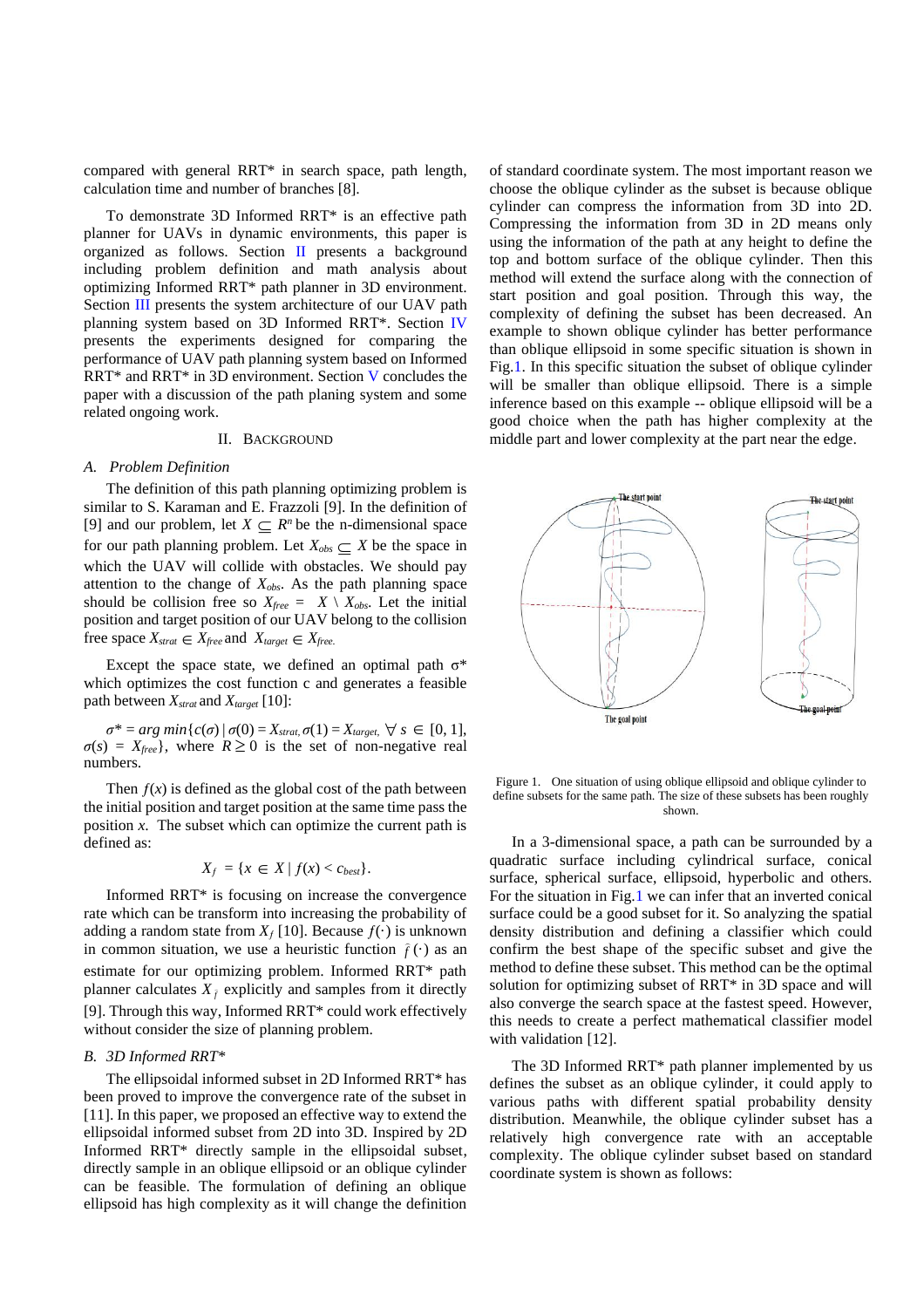

Figure 3. The middle figure shows the interface of tracking system. The left figure shows UAV with markers. The right figure shows dynamic obstacle dynamic obstacle (AGV) with markers on them to portray their profile.

#### *B. Software System Architecture*

This part controls the process of all the built-in algorithms such as 3D Informed RRT\* and RRT\* based on Robot Operating System in Linux environment [14]. Moreover, we used Rviz (a visualization tool) to visualize the path planning process and monitor the situation of the real path by communicating with UAV through bluetooth. The command for UAV to take off is sent from a controller through bluetooth. The flying UAV will hover at the last position when the path planner is calculating the new path. The command for UAV to land on the ground will be executed once the real-time path planning is finished.



Figure 4. The process of 3D Informed path planner generates path for the UAV-based path planning system

Figure 2. The subset (oblique cylinder space) of 3D Informed RRT\*

We assume that the *Xstart* and *Xtarget* are not equal in any dimension so the common situation is similar to Fig.2. When *Xstart* and *Xtarget* are equal with each other at any dimension in the space, the question will degenerate to 2D path planning question so we implemented 2D Informed RRT\* in the system. The connection of  $X_{start}$  and  $X_{target}$  can define  $R_{max}$  and  $R_{min}$  by measuring the largest and smallest Euclidean distance from the connection to the points on the fundamental path through equation,

 $R_{max} = arg max\{\rho(\sigma(x)) | \sigma(0) = X_{strat}, \sigma(1) = X_{target}\}$ , where *x* is on the fundamental path.

The equation of defining the shortest distance from the path to the connection is similar:

 $R_{min} = arg min\{\rho(\sigma(x)) | \sigma(0) = X_{strat}, \sigma(1) = X_{target}\},$  where *x* is on the fundamental path.

As a result, we obtained the longest distance and shortest distance of an ellipse in X-Y flat. The area of the subset in 3D Informed RRT\* is based on the subset in X-Y flat which has been implemented in 2D Informed RRT\* and along with the connection of *Xstart* and *Xtarget*. Then Informed RRT\* algorithm in 3-dimensional space directly informs subset to sample. This path planner searches for optimal path  $\sigma^*$  by incrementally building a tree in *Xfree* [13], which is the same as RRT\* path planner. But it differs from RRT\* once the fundamental solution is found and differs from 2D Informed RRT\* in the part of defining subset space [13].

## III. SYSTEM ARCHITECTURE

#### *A. Hardware System Architecture*

In this paper we used an OptiTrack 12 camera motion tracking system achieving a 5x5x5 cubic meter space for the following experiments. Markers are installed on every object inside the experiment site with portraying the profile of it such as our UAVs and obstacles. The obstacles in this experiment are cylinders and are fixed on AGVs controlled by different joysticks. As a result, the real-time pose of each object inside the experiment site can be detected.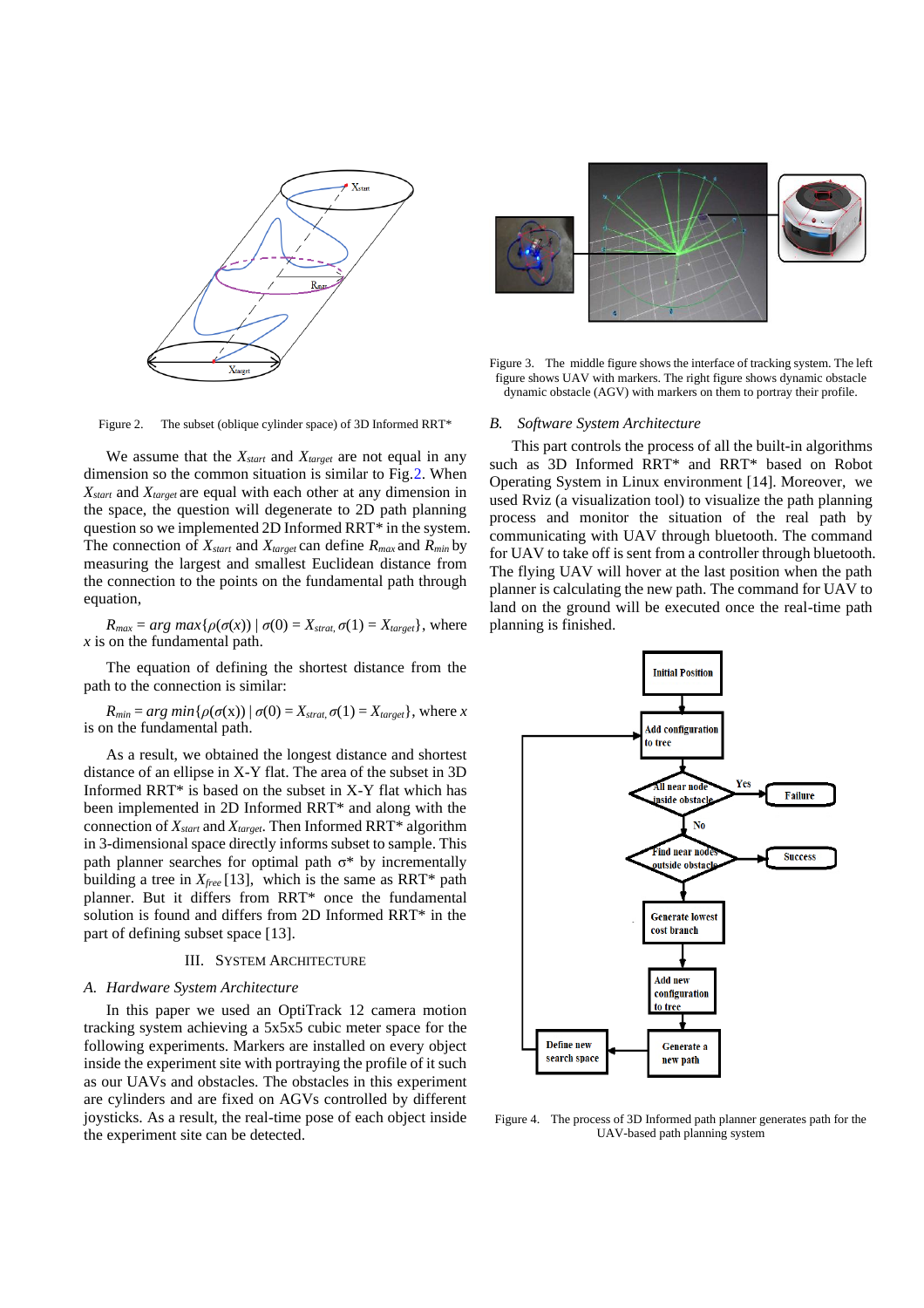## IV. EXPERIMENT DESIGN AND RESULT ANALYSIS

In the experiment, 3D Informed RRT\* is compared with RRT\* in a variety of path planning situations (1, 3 and 6 dynamic obstacles in the map). 3D Informed RRT\* and RRT\* were given 5.0 seconds to optimize their solution and the experiments focus on the convergence rate and the performance of global optimizing the path. When measuring parameters to reflect the performance, each parameter has been recorded 150 times based on 150 running times of each experiment for these path planners. The paths of both path planners in each running time are given to real UAVs in the laboratory to fly and avoid obstacles. As the real flight data is influenced by the factors such as the accuracy of control and battery power, the performance of the path planners will be reflected based on simulation data.

## *A. Experiment Design*

This experiment is in cubic space where *l* equals to 5 meters and *w* equals to 0.2 meters. The positions of *Xstart* and *Xgoal* are constant in the map and the top view of the map is organized as follows:



Figure 5. The top view of the UAV path planning experiment for 3 dynamic obstacles. The map of 1 dynamic obstacle and 6 dynamic obstacles can refer to this map.



Figure 6. A recording for real-time feedback of the path and search space in 6 dynamic obstacles condition. The figure at the left belongs to RRT\* and the figure at the right belongs to Inform RRT\*. The blue line is the optimized solution and orange part is the search space.

Longitudinal comparing the result of RRT\* and 3D Informed RRT\* from 1 to 3 and then to 6 dynamic obstacles based on the following table (parameters including path length to reflect the quality of the latest solution and the size of search space to reflect the convergence rate):

TABLE I. PARAMETER RESULT OF DIFFERENT OBSTACLE NUMBER

| Path planning with 1 dynamic obstacle $(t = 5.0$ second,<br>repetition = $150$ )  |         |                           |  |
|-----------------------------------------------------------------------------------|---------|---------------------------|--|
| Name of path planner                                                              | $RRT*$  | <b>Informed</b><br>RRT*   |  |
| Path length (m)                                                                   | 14.3    | 13.7                      |  |
| Search space $(m^3)$                                                              | 125     | 20.4                      |  |
| Path planning with 3 dynamic obstacles $(t = 5.0$ second,<br>repetition = $150$ ) |         |                           |  |
| Name of path planner                                                              | $RRT^*$ | <b>Informed</b><br>$RRT*$ |  |
| Path length (m)                                                                   | 15.6    | 14.1                      |  |
| Search space $(m^3)$                                                              | 125     | 22.7                      |  |
| Path planning with 6 dynamic obstacles $(t = 5.0$ second,<br>repetition = $150$ ) |         |                           |  |
| Name of path planner                                                              | $RRT*$  | <b>Informed</b><br>$RRT*$ |  |
| Path length (m)                                                                   | 17.3    | 14.3                      |  |
| Search space $(m^3)$                                                              | 125     | 31.3                      |  |

TABLE II. SOLUTION IMPROVEMENT IN INFORMED RRT\*

| <b>Informed</b><br>$RRT*$ | Path optimization<br>rate $(\% )$ | Search space in total<br>space $(\% )$ |
|---------------------------|-----------------------------------|----------------------------------------|
| 1 obstacle                | 4.19                              | 16.32                                  |
| 3 obstacles               | 8.97                              | 18.16                                  |
| 6 obstacles               | 11.56                             | 25.04                                  |

#### *B. Result Analysis*

Performance comparison between 2 path planners in 3D space on branch quantity *Search space (cubic meter)*



Figure 7. The horizontal comparison of RRT\* path planner and Informed RRT\* path planner on number of branches under different obstacle condition.